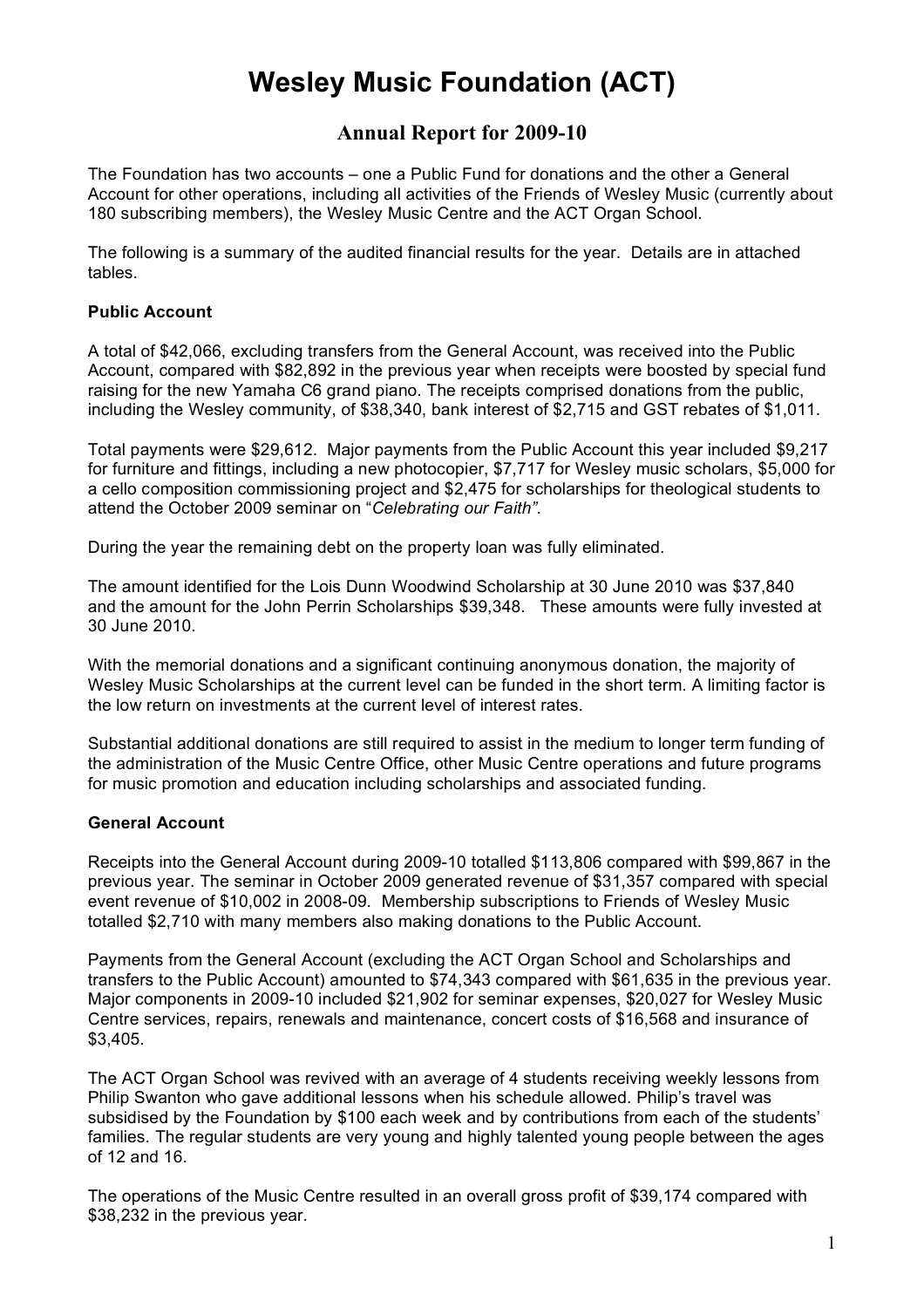The net overall result was a profit of \$39,575 compared with a profit of \$27,191 in 2008-09.

*Caution has to be exercised in interpreting the receipts and payments for particular accounting categories and also the financial summaries because of leads and lags which overlap financial years.* 

#### **Events and activities during the year**

.

There were about 130 concerts and other public events during the year in the Music Centre including the new Wednesday Lunchtime series which commenced in March 2008. The annual total of event bookings was 780 including hirings, joint ventures, professional engagements, music examinations, educational sessions, recordings and rehearsals. In 2010 Wednesday Lunchtime Live concerts have attracted an increasing number of attendees. They involve a high proportion of students studying at the ANU School of Music and also secondary students learning from private music studios. There have also been performances by ANU lecturers and community professionals and amateurs. Toni Law, a WMC volunteer, has done wonderful work in the scheduling of performers and the preparation of flyers, media releases and programs.

There is a very wide range of performers in the Music Centre for various events, including former Wesley Scholars, ANU graduates, current ANU students, ANU teachers, professional soloists and ensembles, community ensembles, and also private piano and voice studios. They come not only from the ACT but also from interstate and overseas. The Centre hosts teachers giving individual lessons in voice, piano and cello.

Regular users of the Centre include many University of the Third Age groups and the Australian Music Examinations Board.

#### **Role of the Foundation**

The Wesley Music Centre and Foundation operations are supporting the music ministry of the Parish in significant ways as well as developing relationships and contacts with a wide spectrum of school, college, university, church and community organisations and groups and also students and other individuals.

The Foundation also provides opportunities for fund raising by worthy charities and for financial support for scholarships and other awards for young performers. From time to time concerts are arranged to benefit young music students, especially to help them attend special events.

#### **Estimates for 2010-11**

#### *Public Account*

It is not possible to forecast donations, but if the last 7 years experience is taken as a guide continuing support for the work of the Foundation can be expected.

Payments could be at least of the order of \$30,000 including scholarships, capital improvements and equipment.

#### *General Account*

Assuming a continuation of operations at roughly the current level, receipts are expected to be of the order of \$85,000 with payments of around \$60,000, excluding ACT Organ School and Wesley Scholarships.

*Because of the diversity of activities and the mix of regular and special one-off events, these estimates can only be a very rough approximation of possibilities.*